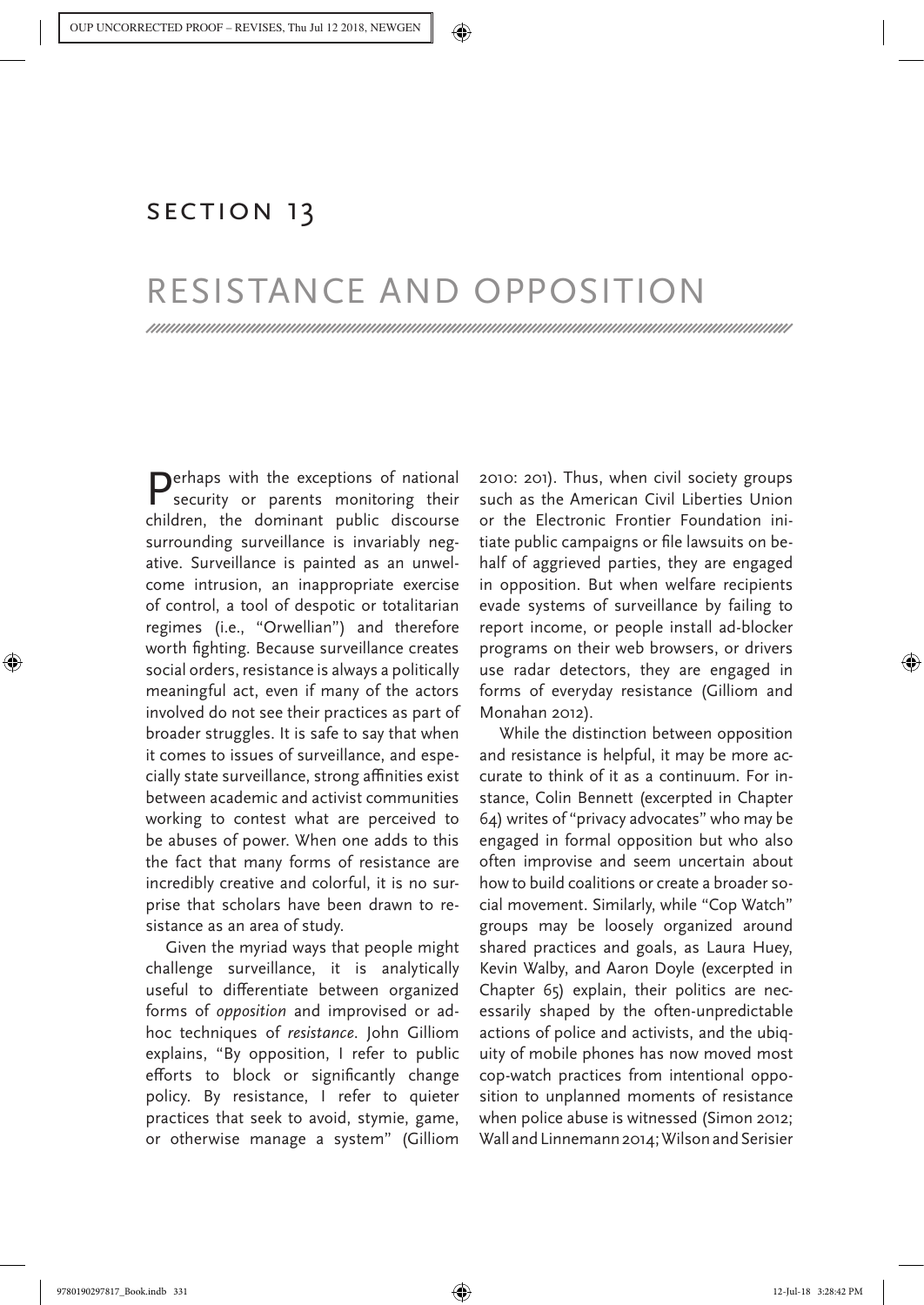2010). In the artistic realm, a classic form of resistance by the Surveillance Camera Players (2006) involved the staging of public plays for video camera operators and effectively cast curious members of the public as unwitting actors in the spectacle of public surveillance contestation; yet even this form of resistance incorporated elements of opposition through careful planning, coordination, and media dissemination.

Ultimately, resistance and opposition hinge on power relations. As Michel Foucault (1978) observed, resistance and power exist symbiotically and co-constitute each other, implying that analyses of power must take into account forms of resistance that also contribute to the larger *dispositif*. In surveillance studies, countersurveillance serves as a zone of inquiry into these power dynamics, which manifest in symbolically expressive acts. Countersurveillance is defined as "intentional, tactical uses or disruptions of surveillance technologies to challenge

institutional power asymmetries" (Monahan 2006). For instance, Finn Brunton and Helen Nissenbaum (excerpted in Chapter 66) describe techniques of obfuscation that intersperse false data amid accurate data, making identification and fine-grained classification much more difficult by dataveillance systems.

In a different vein, Steve Mann and colleagues (excerpted in Chapter 67) engage in performances that put institutional actors, such as convenience store employees, under surveillance by activist outsiders. Their goal is to spark critical selfreflection on the part of these employees and contest institutional surveillance more broadly. The technique deployed by Mann is that of *sousveillance*, or monitoring from below—turning the gaze back upon those in positions of authority. Such performancebased interventions raise a number of important questions, though. First, does not the very concept of sousveillance erroneously conflate one's status position with power? It



*One Nation under CCTV*, 2008, Banksy.